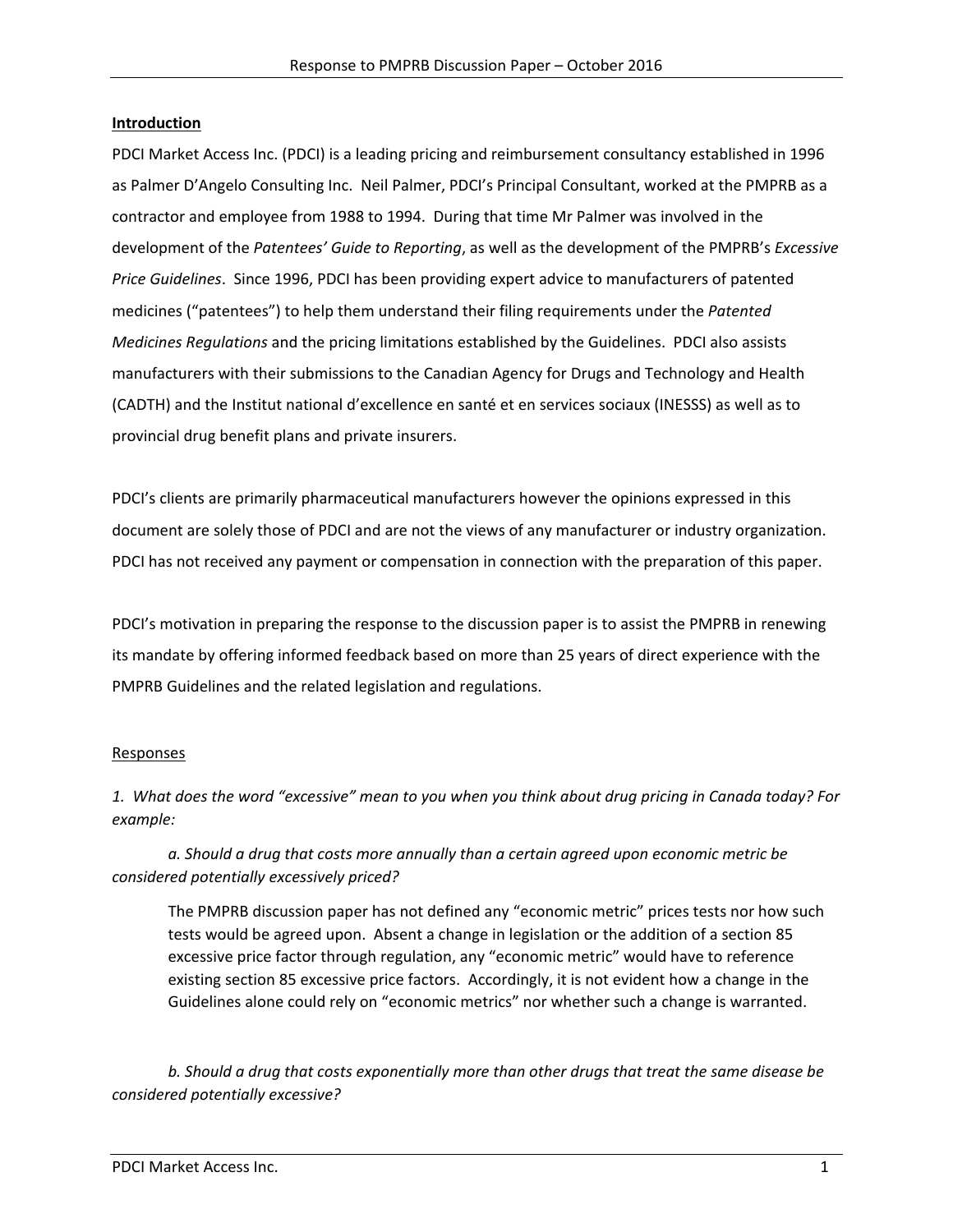This question needs to be qualified with a definition of what the PMPRB refers to as "exponentially more" and how many such cases it believes exist. The current guidelines would not permit such a differential unless the new drug offered a substantial therapeutic improvement over the older drugs, and, other (European) countries had permitted a similar price. Drugs that offer a "substantial improvement" are typically available in five or more PMPRB reference countries and the maximum allowable price is often established by European prices that take into account HTA factors including clinical and cost effectiveness.

*c. In considering the above two questions, does it matter to you if a very costly drug only treats a small group of patients such that it accounts for a very small proportion of overall spending on drugs in Canada?* 

Drugs that treat a very small group of patients (ultra rare diseases) typically have the same or greater development costs as traditional pharmaceuticals but generally have greater clinical uncertainty as there are insufficient numbers of patients to demonstrate clinical effectiveness at statistically significant levels through randomized controlled trials (RCTs). Manufacturers must try and recover their development costs from a very small patient population (resulting in very high prices) and payers (and price regulators) must assess the high prices in the context of uncertain clinical evidence but the knowledge that patients with previously untreatable serious diseases now have a treatment option.

Traditional cost effectiveness metrics (eg, \$/QALY) are often not appropriate and payers may rely on ethical considerations to provide coverage for the small number of patients affected but often with a commitment for further evidence development by the manufacturer (coverage with evidence development). For the PMPRB, prices for these types of products are difficult to assess apart from an international price comparison. HTA agencies (CADTH, INESSS) and provincial and private drug plans are best positioned to assess the relevant ethical factors and clinical value in the context of their health care systems as well as any real‐world evidence that can be developed once the drug is on the market. Moreover, increasingly payers are insisting on pay for performance commitments from manufacturers such that the payer only pays for treatment successes.

*d. Conversely, if a drug's price is below an agreed upon metric and in line with other drugs that treat the same disease, should it be considered potentially excessive if it accounts for a disproportionate amount of overall spending on drugs in Canada?* 

This question raises the same concern (as (a) above) with resect to undefined "economic metrics" and "disproportionate amount of overall spending". (Presumably disproportionate refers to disproportionately large). Is there a suggestion that all drug spending must some how be "proportionate" and if so to what? What is the metric that is being suggested here? Ideally highly effective drugs (vs less effective drugs) would have a disproportionately large share of overall spending but this outcome would be contrary to a conclusion of excessive pricing. Moreover, spending is determined largely by provincial drug plans that prioritize their spending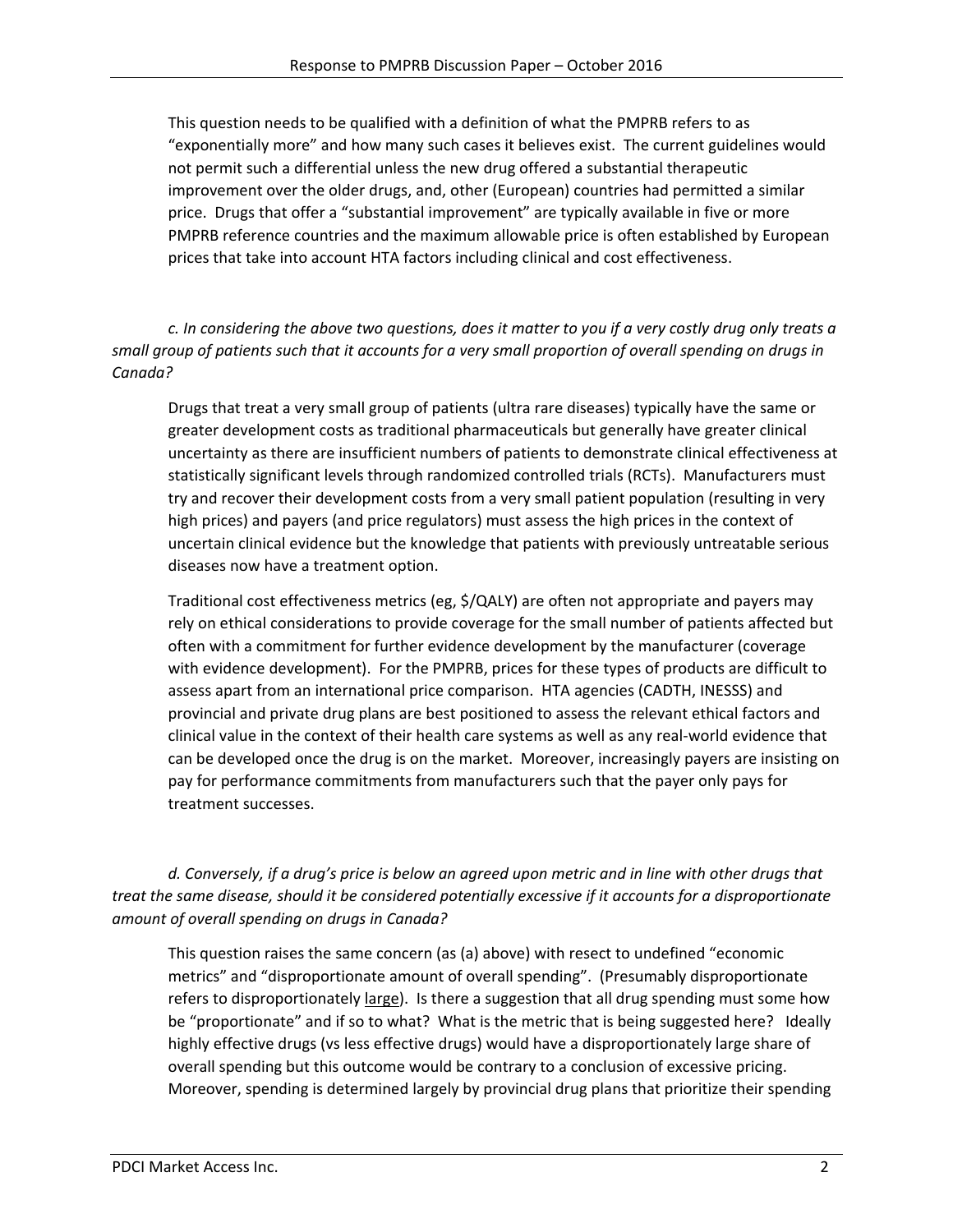on clinically effective and cost effective drugs and often negotiate significant cost reductions through product list agreements.

*e. What economic considerations should inform a determination of whether a drug is potentially excessively priced?* 

Section 85 of the *Patent Act* outlines the factors that PMPRB must take into account in determining whether a price is excessive. It is not evident from the discussion paper if the PMPRB is proposing new excessive price factors or if the suggestion is that there be economic considerations applied to the existing s. 85 factors.

*2. Given that it is standard industry practice worldwide to insist that public prices not reflect discounts and rebates, should the PMPRB generally place less weight on international public list prices when determining the non‐excessive price ceiling for a drug?* 

The so-called industry standard is the result of international price referencing (started by Canada in 1987) by many international jurisdictions. The cost effectiveness of a drug in a particular country is determined in part by the relative cost of the underlying health care system in which it is sold – each country will have its own cost effective price for each drug. International price referencing discourages manufacturers from marketing drugs in traditionally low cost countries ‐ a situation that has been addressed through confidential rebates negotiated as part of product listing and risk sharing agreements.

Moreover, international price comparisons are fraught with challenges including shifting exchange rates, upcharges, taxes and distribution charges. While the PMPRB attempts to address these issues with its algorithms for estimating ex-factory price in the reference countries, these methods are at best inexact although under the Guidelines they are used to establish Canadian drug prices to four decimal places.

Accordingly, international price comparisons should be used in cases where there are no appropriate Canadian comparators or the Canadian price appears to be excessive when considering domestic comparators alone.

Moreover, otherwise non‐excessive Canadian prices should not be considered excessive because of shifts in foreign prices.

*3. In your view, given today's pharmaceutical operating environment, is there a particular s. 85 factor that the Guidelines should prioritize or weigh more heavily in examining whether a drug is potentially excessively priced?* 

The *Act* requires the PMPRB to consider all s. 85 factors and should not rely on any one factor to the exclusion of the others. Moreover, there should not be a presumption of excessive pricing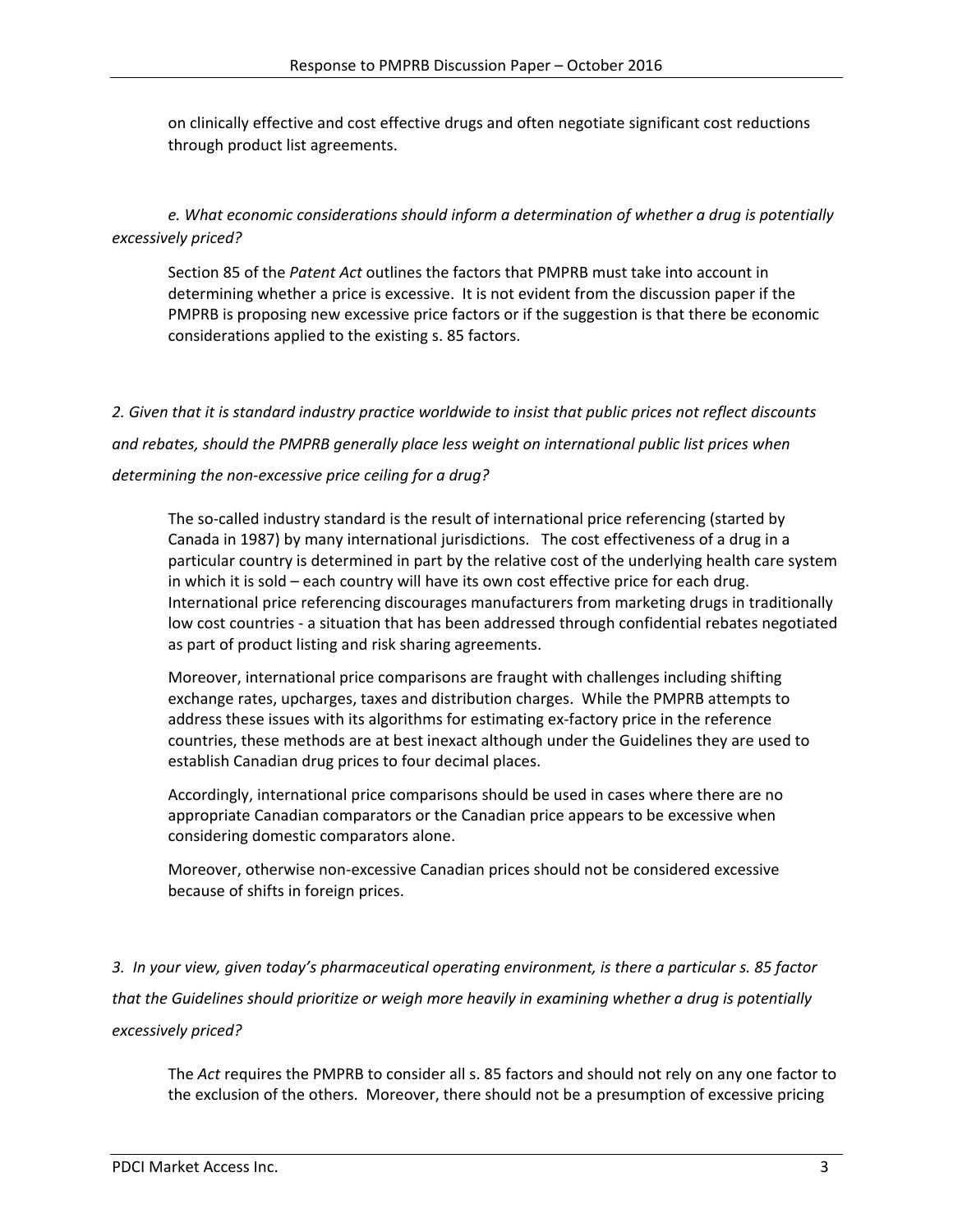in the event a price appears to exceed one of the factors – the excessive price analysis should consider all the s. 85 factors before there is any presumption and investigation of excessive pricing.

## *4. Should the PMPRB set its excessive price ceilings at the low, medium or high end of the PMPRB7 countries (i.e. the US, the UK, Sweden, Switzerland, Germany, France and Italy)?*

As indicated above, PMPRB should only rely on international prices to set excessive price ceilings when domestic factors are not sufficient. In those cases where international prices are the only reference, the PMPRB's use of the median and highest international prices are appropriate.

## *5. Does the amount of research and development that the pharmaceutical industry conducts in Canada relative to these other countries impact your answer to the above question and if so, why?*

Overall research and development expenditures by industry are unrelated to drug prices. The locations of R&D expenditures are determined by global and national economic factors and are unrelated to local pricing regimes. To the extent that R&D costs for a particular drug is relevant to a determination of excessive pricing (ie, as an element of the cost of making and marketing the drug) the *Act* already provides a mechanism for considering these R&D costs.

*6. What alternatives to the current approach to categorizing new patented medicines (based on degree of therapeutic benefit) could be used to apply the statutory factors from the outset and address questions of high relative prices, market dynamics and affordability?* 

The discussion paper has not established how affordability is a PMPRB price review factor (it is a payer budget issue) nor that market dynamics (concentration, price discrimination) are a driver of high prices in what is largely a monopsony market.

Several countries (France, Germany, Italy, Japan) use evidence‐based systems of comparative effectiveness to categorize medicines for purposes of setting or negotiating prices. Although the categories are not identical there is high degree of consistency in the levels of therapeutic improvement among the countries using these systems. It is not evident from the discussion paper that there is a need for an alternative to the current system given that other countries may have lower (France, Italy) or higher (Germany) prices than in Canada. Rather than abandon the current system of categorization, the PMPRB should examine how other jurisdictions apply their systems and how the PMPRB system can be improved.

*7. Should the PMPRB consider different levels of regulatory oversight for patented drugs based on indicators of risk of potential for excessive pricing?*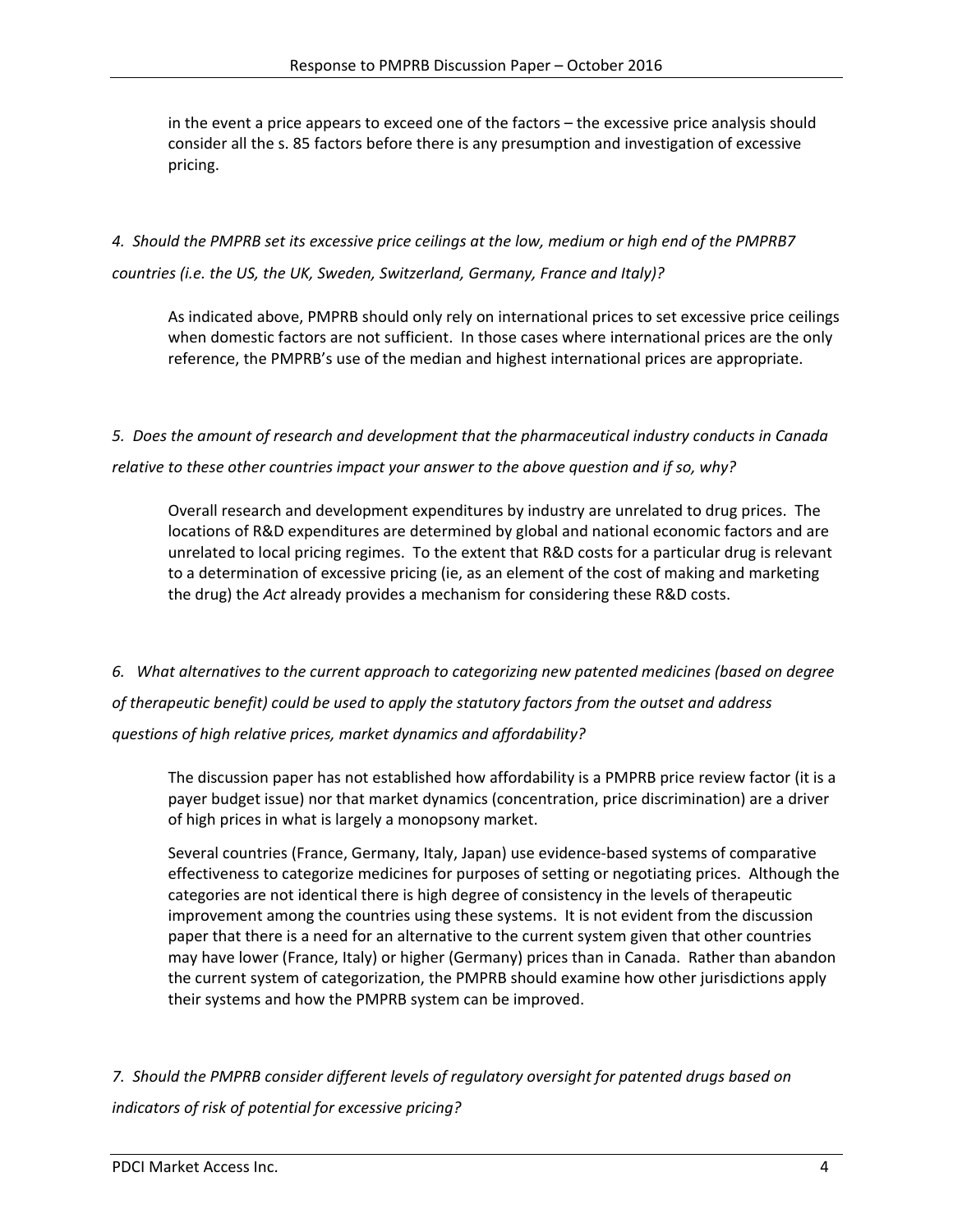The PMPRB should consider limiting its oversight of prices for multi source drugs (ie drugs with generic competition) and for drugs in mature therapeutic classes where there are several similar agents (eg, statins, ACE inhibitors, PPIs, etc).

## *8. Should the price ceiling of a patented drug be revised with the passage of time and, if so, how often, in what circumstances and how much?*

Other jurisdictions review drug prices periodically and when there is a new indication or significant new clinical evidence. However, negotiated price reductions are typically tied to expanded reimbursement coverage and price changes are not automatic or formulaic. The provinces through the pCPA are already engaged in such negotiations for new indications and are actively seeking lower prices for certain classes of drugs. To the extent the PMPRB is considering periodic revisions to drug prices, it should take into account the pCPA initiatives.

### *9. Should price discrimination between provinces/territories and payer types be considered a form of*

### *excessive pricing and, if so, in what circumstances?*

The underlying assumption of the question is that manufacturers use their market power to price discriminate. In fact, the market power lies with the purchasers that dictate their pricing policies and can change those policies at any time. Moreover, provinces can and do collude in price setting through the pCPA – competition law prevents similar collusion by manufacturers. Manufacturers set their prices in line with the PMPRB guidelines and prevailing provincial policies.

Furthermore, wholesalers, hospitals and retail pharmacies are different markets with different economic incentives. Hospitals are end-users and motivated to seek the lowest possible price through tendering, bundling and exerting purchasing power though group purchasing organizations. By comparison, wholesalers and pharmacies are not end users of the drug products and they either benefit from higher prices (through markups) or are agnostic to prices. Clearly the premise of price discrimination is misplaced. Indeed, s. 85 of the *Patent Act* recognizes that there are differences between markets and directs the Board to take into account the "relevant market" – it does not direct the Board to consider price differences between markets as excessive.

## *10. Are there other aspects of the Guidelines not mentioned in this paper that warrant reform in light of changes in the PMPRB's operating environment?*

The PMPRB Guidelines are overly formulaic and rigid even when the results fly in the face of common sense. PMPRB staff need greater autonomy to make common sense decisions when applying the Guidelines.